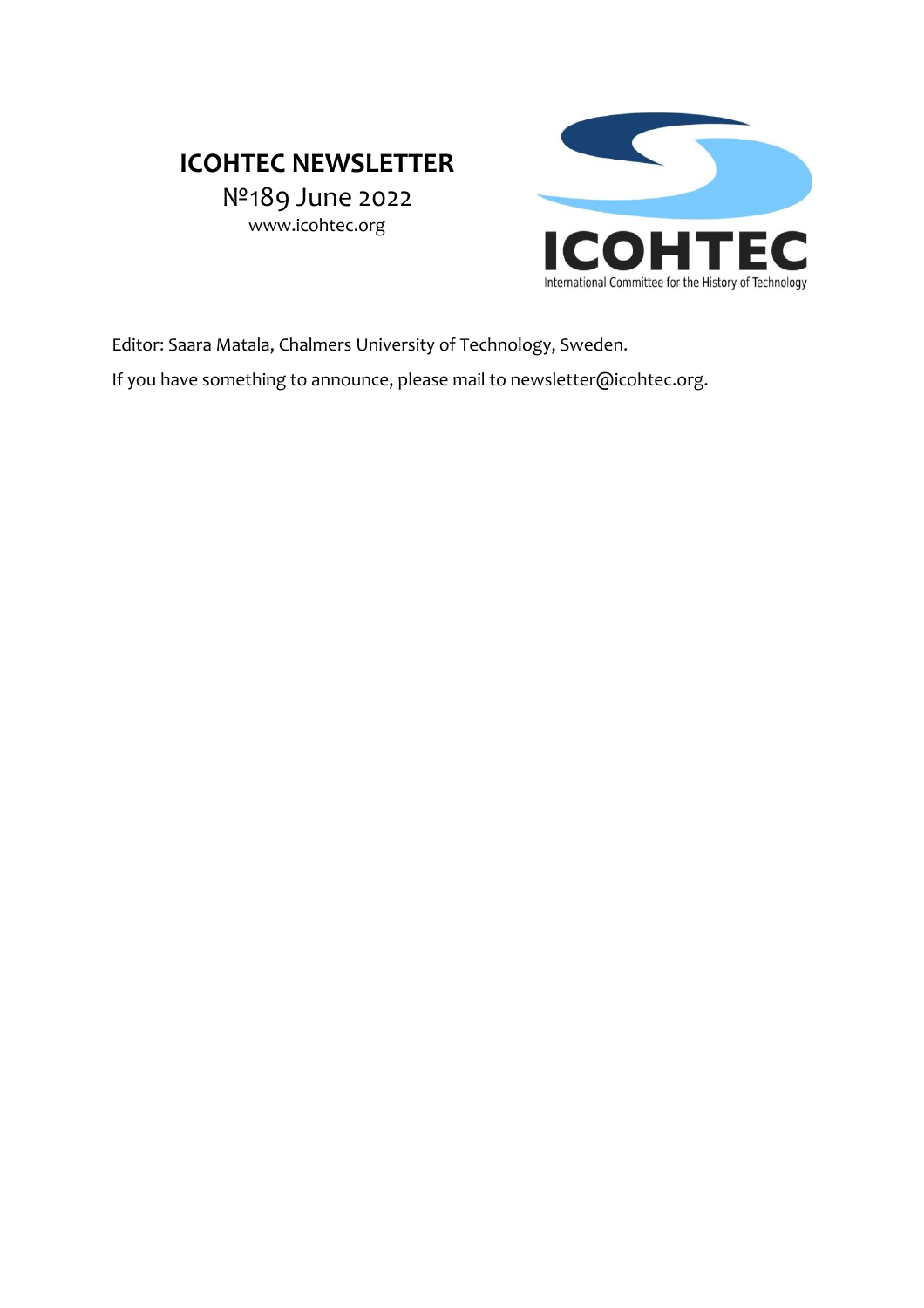Table of Content

| $\mathbf{1}$            |                                                                                           |  |
|-------------------------|-------------------------------------------------------------------------------------------|--|
|                         | Icohtec Lecture June 14: Play Ground - Topograph of Play and Technology (in<br>1.1        |  |
|                         | Icohtec Lecture 22 June: "Life and death of Homeless in Chile: state of exception,<br>1.2 |  |
|                         | Online Discussion on Robots and AI and Presentation of the New ICON Special Issue<br>1.3  |  |
|                         | 1.4                                                                                       |  |
|                         | $\overline{2}$                                                                            |  |
|                         | CFP: The Coronavirus Pandemic: An Environmental Humanities Perspective, Virtual<br>2.1    |  |
|                         | Travel funds available for the Annual Meeting of the Society of the History of<br>2.2     |  |
| $\overline{\mathbf{3}}$ |                                                                                           |  |
|                         | 3.1                                                                                       |  |
| $\overline{4}$          |                                                                                           |  |
|                         | Postdoc, Chair of Science, Technology and Gender Studies at Friedrich-Alexander-<br>4.1   |  |
|                         | PhD / Research assistant, Chair of Science, Technology and Gender Studies at<br>4.2       |  |
|                         | PhD position in Gender, Technology and Medicine in Gothenburg, Sweden  13<br>4.3          |  |
|                         | 5                                                                                         |  |
|                         | 5.1                                                                                       |  |
|                         | 5.2                                                                                       |  |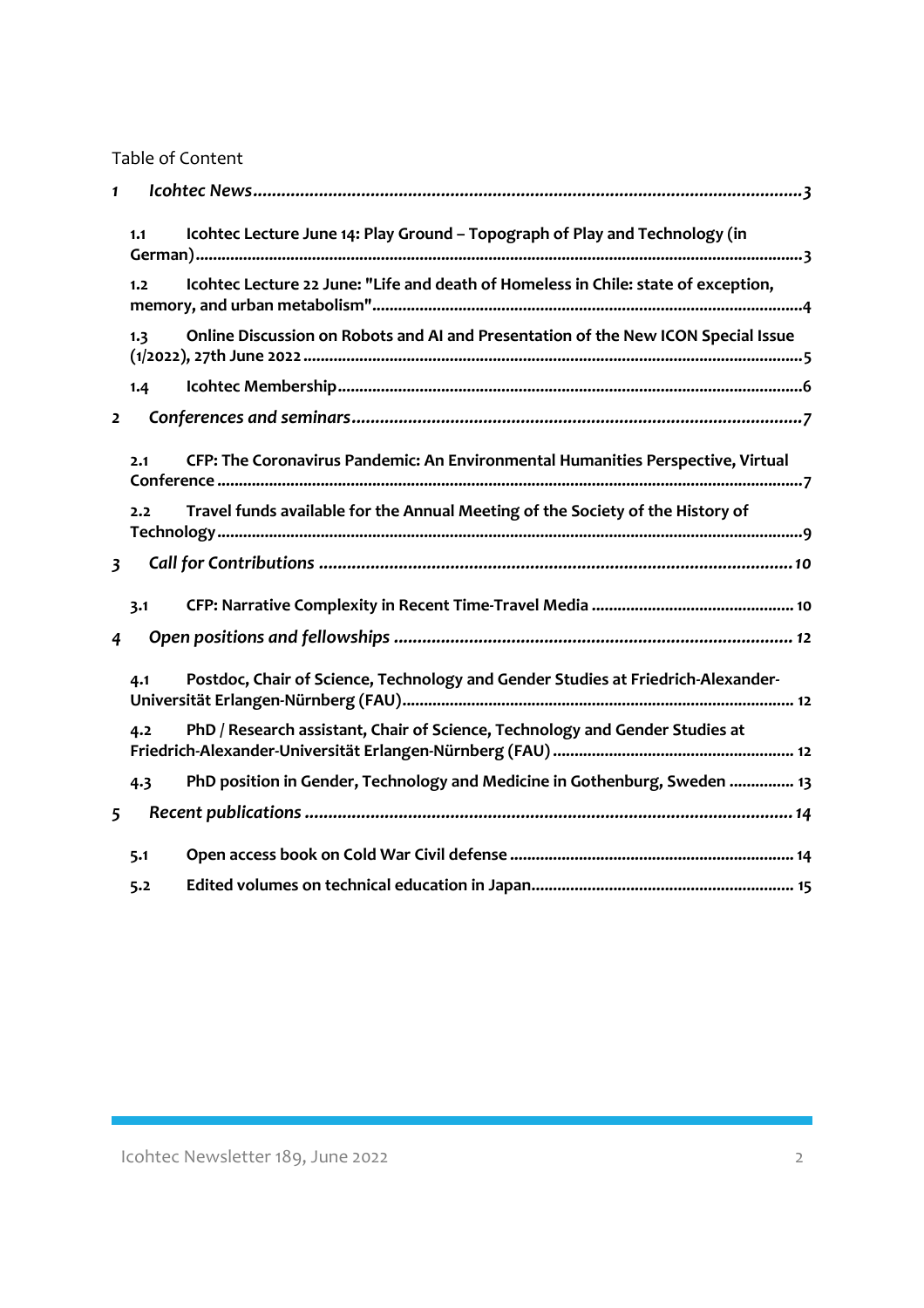#### **1 Icohtec News**

## **1.1 Icohtec Lecture June 14: Play Ground – Topograph of Play and Technology (in German)**

Dr. Florian Bettel, member of Icohtec Program Committee from University of Applied Arts in Vienna, will hold the next Icohtec lecture on **June 14, 2022 at 18.00 CEST** (online). The lecture will be in German.

Das Spiel in der Stadt, das Spiel mit der Stadt öffnen Räume – temporär sowie dauerhaft. Spielplätze sind wahrscheinlich die sichtbarste Form des urbanen Spiels. Sie spiegeln Ideologien, Politik, Ökonomie und Technik, wie dies bei allen Formen kultureller Zeichen der Fall ist. Allein die Tatsache, dass Spielplätze oft die erste Assoziation sind, wenn das Begriffspaar "Spiel" und "Stadt" genannt wird, weist bereits auf eine dominante Ideologie hin, die den urbanen Raum mehr oder minder als das Gegenteil von kindlichem Spiel versteht. In dieser Lesart schützen Spielplätze Kinder vor den Gefahren des urbanen Raums und umgekehrt das rationalisierte Funktionieren der Stadt vor den Unsicherheiten des kindlichen Spiels mit dem Raum.

Der Vortrag geht auf das Zusammenspiel von Stadt und Spiel ein, zeichnet einige Entwicklungslinien in der ideologischen Ausformung des Spielplatzes nach, stellt technische Innovationen vor, die auf Spielplätzen zu finden sind (z.B. für die WIG – Wiener Internationale Gartenschau, 1964), thematisiert die wechselvolle Geschichte des Verständnisses von Spielplatz als Vorbereitung auf den Alltag (z.B. American Playground Reform Movement) und wirft Schlaglichter auf zeithistorische künstlerische Aneignung von Spiel.

Vor dem Hintergrund unterschiedlicher Right-to-the-City-Bewegungen fragt der Vortrag nach der aktuellen Funktion von Spielplätzen und ihren Möglichkeiten, sich urbanen Raum mit neuen Spielformen (z.B. mit neuen Materialien, architektonischen Lösungen oder Technik wie Geocaching) anzueignen. Wie werden diese neu gewonnenen Räume einem breiteren Publikum zugänglich gemacht? Wie zeigt sich die Politik der Inklusion/Exklusion im urbanen kindlichen Spiel? Um diese Fragen zu beantworten, setzt der Vortrag an den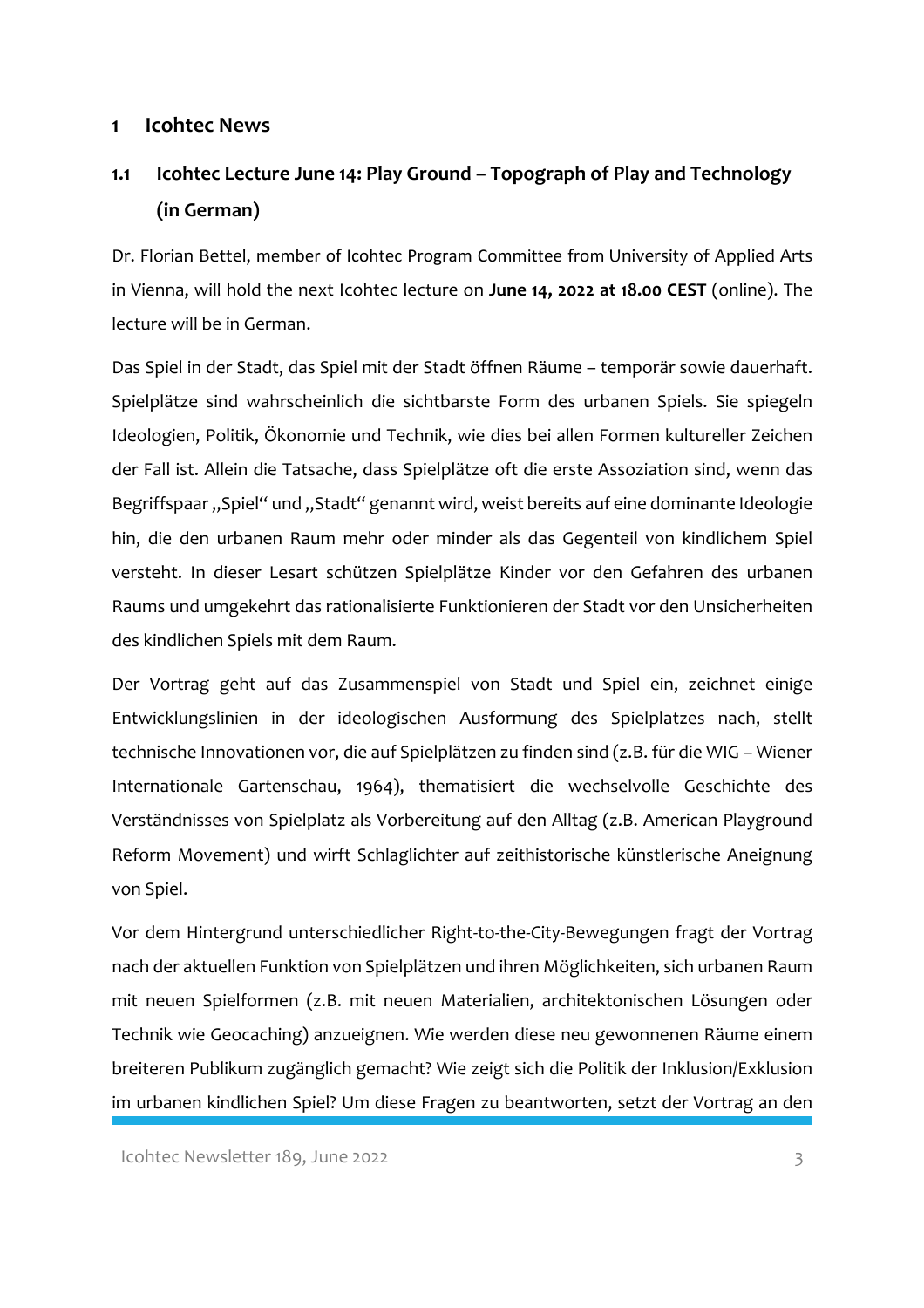kultur- und technikhistorischen Entwicklungslinien des Spielplatzes an und hinterfragt die aktuellen Räume zudem mit Methoden und Begriffen der Stadtsoziologie.

### **Link to the online meeting**:

## https://kit-lecture.zoom.us/j/6884631281?pwd=R3ZwaXVvQWhEaG5MTmlrdytTUXFPUT09 Meeting-ID 688 463 1281

For more information of lectures, please contact : Stefan Poser, President of ICOHTEC, Karlsruhe Institute of Technology, KIT, stefan.poser@kit.edu

# **1.2 Icohtec Lecture 22 June: "Life and death of Homeless in Chile: state of exception, memory, and urban metabolism"**

ICOHTEC Secretary General, Nelson Arellano-Escudero, from Universidad Academia de Humanismo Cristiano, Santiago de Chile will have Icohtec Lecture on **22 June 2022 at 18.00 CEST (online).** The title of the lecture is "Life and death of Homeless in Chile: state of exception, memory, and urban metabolism."

The data from Fundación Gente de la Calle in Santiago de Chile has made it possible to establish that living on the street or homeless decreases the life expectancy of people who experience this way of violence.

Along with this, this Foundation has implemented a program so that the General Cemetery of Santiago de Chile has a mausoleum and memorial for people who usually do not have a funeral at the time of their death.

These facts allow us to understand the state of exception in which the lives of thousands of people live, as well as the oblivion to which they are subjected as part of the expressions of violence that the urban metabolism generates in the megacities of Latin America.

**Link to the online meeting**:

https://kit-lecture.zoom.us/j/6884631281?pwd=R3ZwaXVvQWhEaG5MTmlrdytTUXFPUT09 Meeting-ID 688 463 1281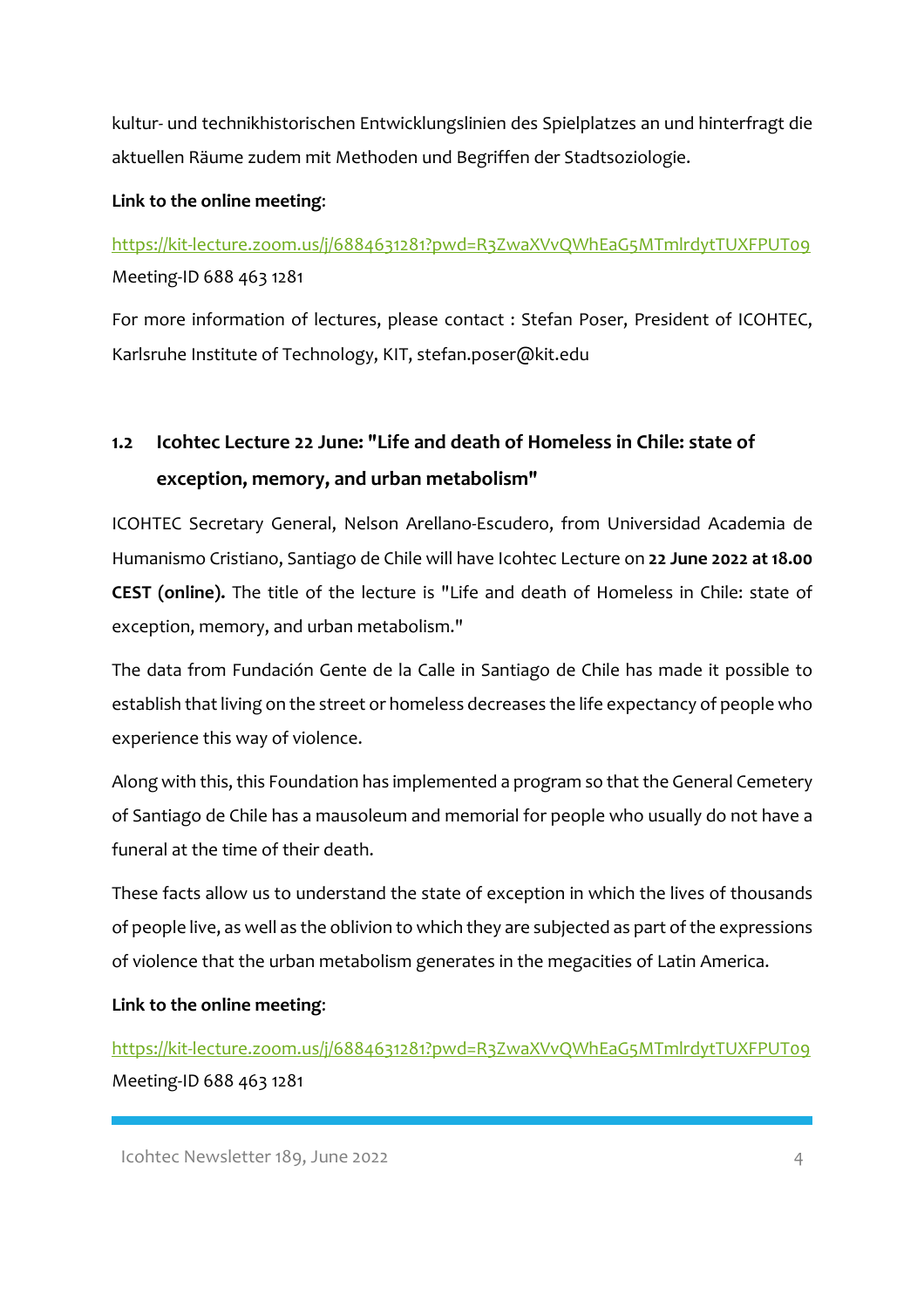For more information of lectures, please contact : Stefan Poser, President of ICOHTEC, Karlsruhe Institute of Technology, KIT, stefan.poser@kit.edu

# **1.3 Online Discussion on Robots and AI and Presentation of the New ICON Special Issue (1/2022), 27th June 2022**

### **Monday, 27th June 2022, 18.00 CEST**

Robots and AI were inaugurated as playthings and highlights of exhibitions. They are employed in production industries since the 1960s and meanwhile they are on the way play an important role in service industries, too. Nowadays there is an intensive and controversial discussion on societal impacts of this development. In fact, this discussion has quite a long history, but now we might live in a decisive period for the inauguration of AI and robots – right time to shape future.

The ICON special issue aims to analyze the history of robots and AI as well as the history of robots and AI discourses. Based on knowledge about history, the aim is to contribute to the ongoing discussion and to think about ethical guidelines for further development.

The new issue of ICON will be presented by the authors and the guest editor, Stefan Poser, they will discuss questions of further research.

### **ICON Special issue on Robots and AI – Contents 27/1 (2022)**

Stefan Poser: Introduction. Tools to Generate or to Solve Crises? Perspectives on Robots and Artificial Intelligence.

Dustin Abnet: Robots in American Popular Culture in 1930s to 1950s

Jennifer Robertson: Techno-Spirituality in Japan: Kokoro, Gender, Robots, and Reliquaries

Stefan Poser: A Complicated Love Story? Human Robot Interaction in Popular Culture: a case study on technology-linked emotions

Frank Dittmann, Nico Lange: "If we're lucky, they might decide to keep us as pets." – the new robotics exhibition in the Deutsches Museum, Germany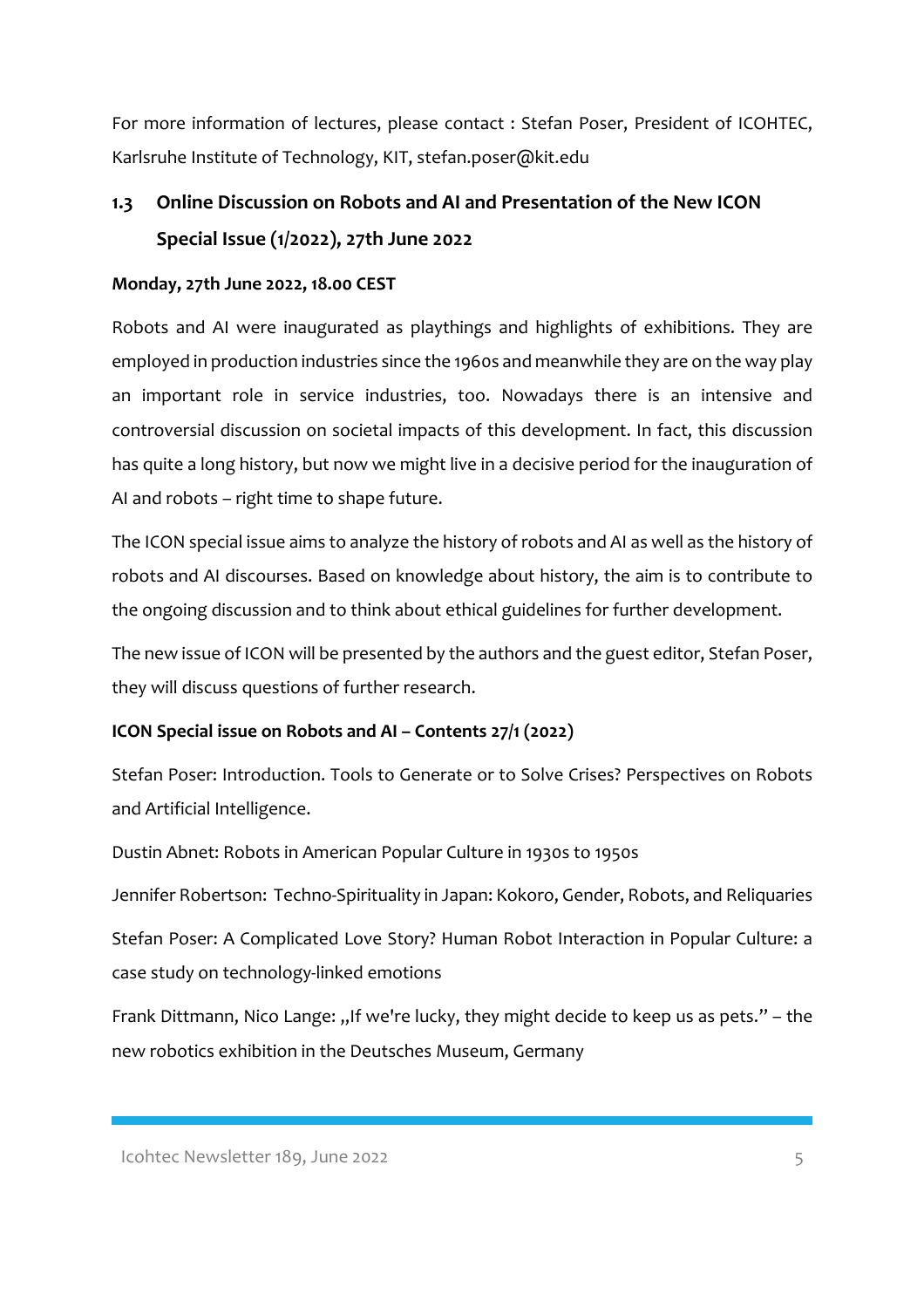Manolis Simos, Konstantinos Konstantis, Konstantinos Sakalis, Aristotle Tympas : 'AI Can Be Analogous to Steam Power' or from the 'Postindustrial Society' to the 'Fourth Industrial Revolution': An Intellectual History of Artificial Intelligence

Tiina Männistö-Funk: "One fine day your car will also start to speak". Automotive voices as promises of machine intelligence

Katerina Vlantoni and Kornilia Papanastasiou: 'Live from the womb': Historicising the integration of artificial intelligence into biomedicine

Dick van Lente: Robots and health care – the deep roots of a technological fix

#### **Link to the online meeting:**

https://kit-lecture.zoom.us/j/6884631281?pwd=R3ZwaXVvQWhEaG5MTmlrdytTUXFPUT09 Meeting-ID 688 463 1281

**For more information**, please contact: Stefan Poser, President of ICOHTEC, Karlsruhe Institute of Technology, KIT, stefan.poser@kit.edu

#### **1.4 Icohtec Membership**

As a friendly reminder, please pay your annual fees to our account at: Commerzbank Bochum, "ICOHTEC" at Commerzbank Bochum (Husemannplatz 3-4, D-44787 Bochum, Germany): IBAN: DE44 4304 0036 0390 2590 00; BIC: COBADEFFXXX. Thank you for your support!

Please send in the form on the last page of the Newsletter about your payment and renewed membership to the Treasurer Viktor Pál, viktor.paal(at)gmail.com and Stefan Poser, President of ICOHTEC, stefan.poser(at)kit.edu, in order to update our list of members.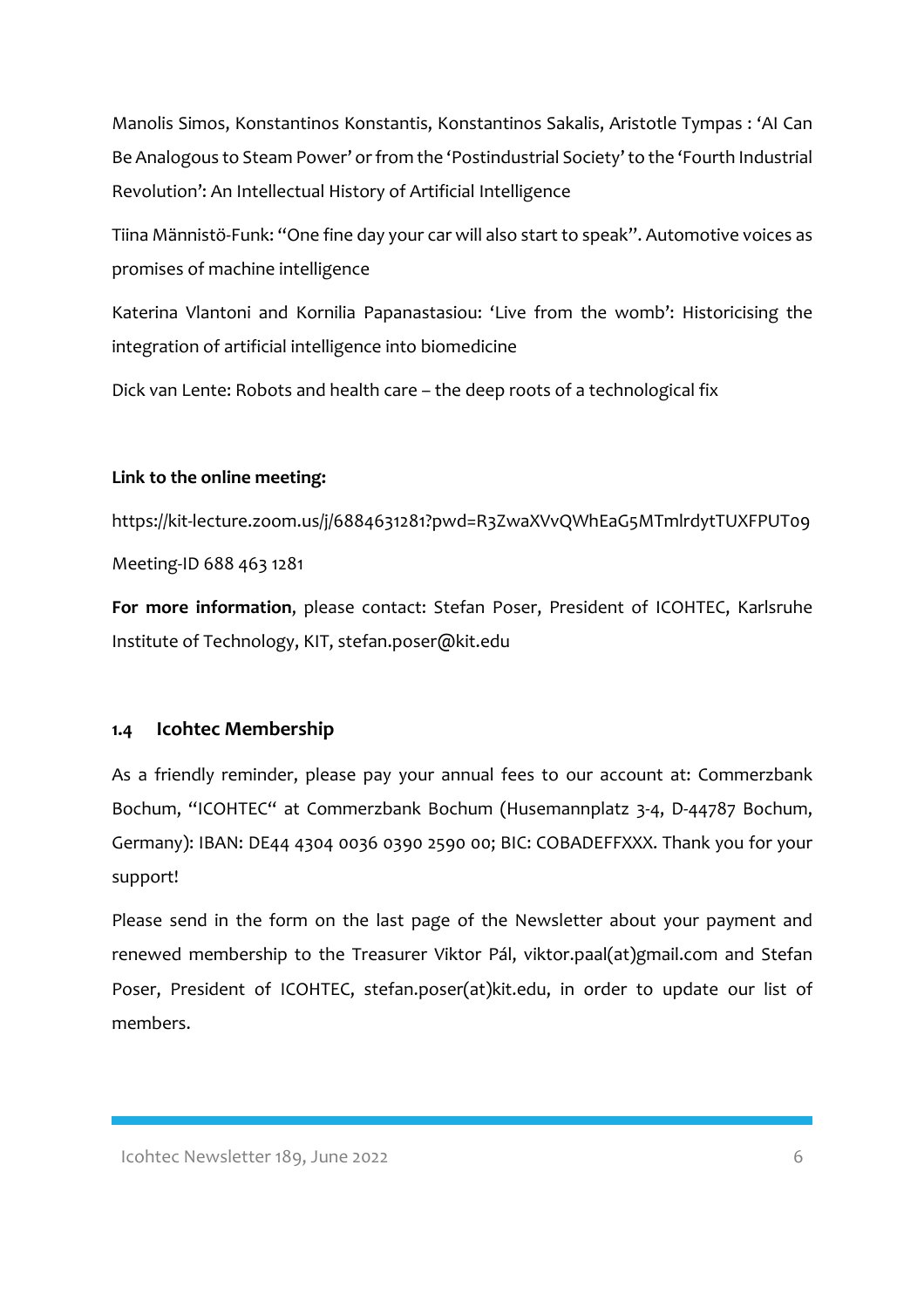#### **2 Conferences and seminars**

### **2.1 CFP: The Coronavirus Pandemic: An Environmental Humanities Perspective, Virtual Conference**

Call for Papers for the online conference *The Coronavirus Pandemic: An Environmental Humanities Perspective,* **February 15-17, 2023.**

Deadline for applications: **July 1, 2022.**

**Keynote Speakers**: Dr. Cymene Howe (Rice University) & Dr. Eben Kirksey (Deakin University)

The COVID-19 pandemic is identified as resulting from human-animal entanglement, or multispecies interactions between individuals and collective populations in proximity, and has since spread across borders and continents. With the encroachment of human populations on natural habitats a key driver for the spread of zoonotic disease, this conference identifies the coronavirus pandemic as a matter of concern beyond epidemiological frames, and extending into spheres of ecology and the environment. Apprehending the coronavirus within a human and environmental nexus, this conference seeks proposals which bring together the environmental humanities and natural sciences in consideration of crisis across social, ecological, political, and biological spheres.

Borne from human and more-than-human encounter, the pandemic necessitates attention to broader environmental contexts. As the pandemic spread across the globe in 2020, news feeds were flooded with stories of cougars roaming the locked-down streets of Santiago, Chile, wild goats in Llandudno, Wales, or boar in Barcelona, Spain, at the same time as infection rates and casualty numbers continued to increase. With the shuttering of borders and the grounding of flights came stories of normally smog-filled skylines clearing as a result of decreased travel—the Himalayas visible from Uttar Pradesh, India, for the first time in decades evidencing the direct correlation between human activity and environments, and their transformations in the context of the coronavirus. Beyond these highly visible examples, the pandemic can be seen to have great scholarly significance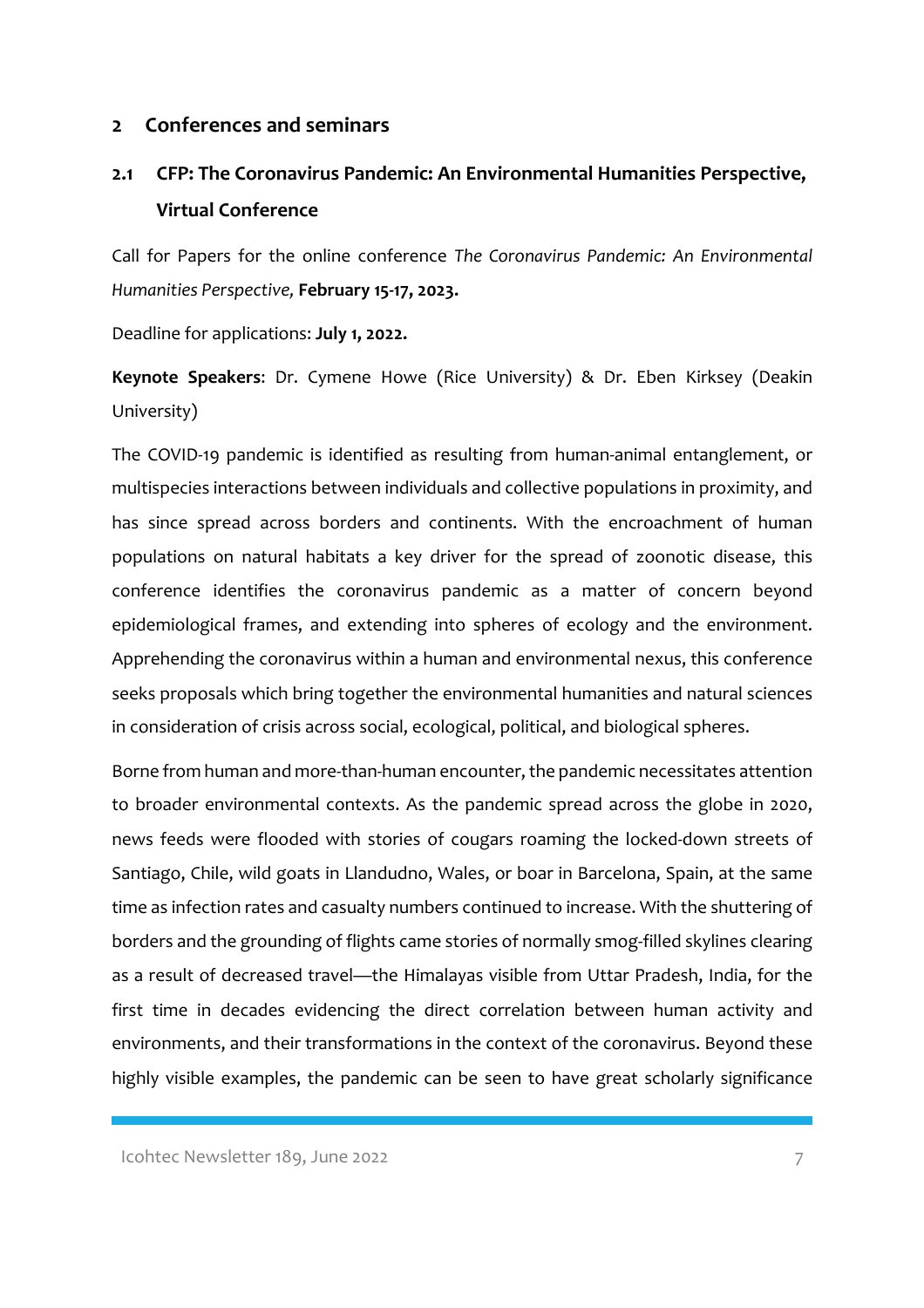within environmental humanities perspectives, presenting as a critical landscape for ongoing research.

J. R. McNeill positions COVID-19 as "an environmental history event as well as a public health crisis." This conference seeks proposals which recognize this crisis as operating within these spheres, as well as extending toward environmental presents and futures. In particular, the resurgence of single-use items throughout the pandemic, the impacts of border closures and travel suspensions, and ongoing alterations to human/ecological relationships in light of the COVID-19 pandemic are identified as important considerations within this nexus.

"The Coronavirus Pandemic: An Environmental Humanities Perspective" seeks timely, crucial, and necessary considerations of the coronavirus pandemic from scholars engaged in environmental humanities research. In recognition of the interdisciplinary nature of such research, this extends to scholars working from social sciences, the medical and health humanities, and natural sciences perspectives; however, a list of desirable topics is provided to outline the scope of possible contributions. In the context of the "Air and Environmental Health in the (Post-)COVID-19 World" project from which this conference emerges, we especially seek abstract submissions that consider COVID-19 in relation to air and atmosphere, through transmission, respiration, breath, and infection. We strongly encourage scholars working within the Global South to apply, and proposals from PhD candidates and independent researchers are welcome.

We invite individual paper proposals considering the following topics:

- Coronavirus and Climate Crisis (including pollution, travel, and atmospheres)
- Human/Animal Relationships (proximity, wildlife in urban spaces, and zoonosis)
- Environmental Degradation and Biodiversity Loss
- Air, Transmission, and Respiration
- Waste and Sustainability (including litter, single use items, plastics, and transmission)
- Anthropause/Isolation (social and planetary health approaches)
- Lived Contexts and Socioeconomic Environments (including marginalized perspectives)
- Ecosocial Perspectives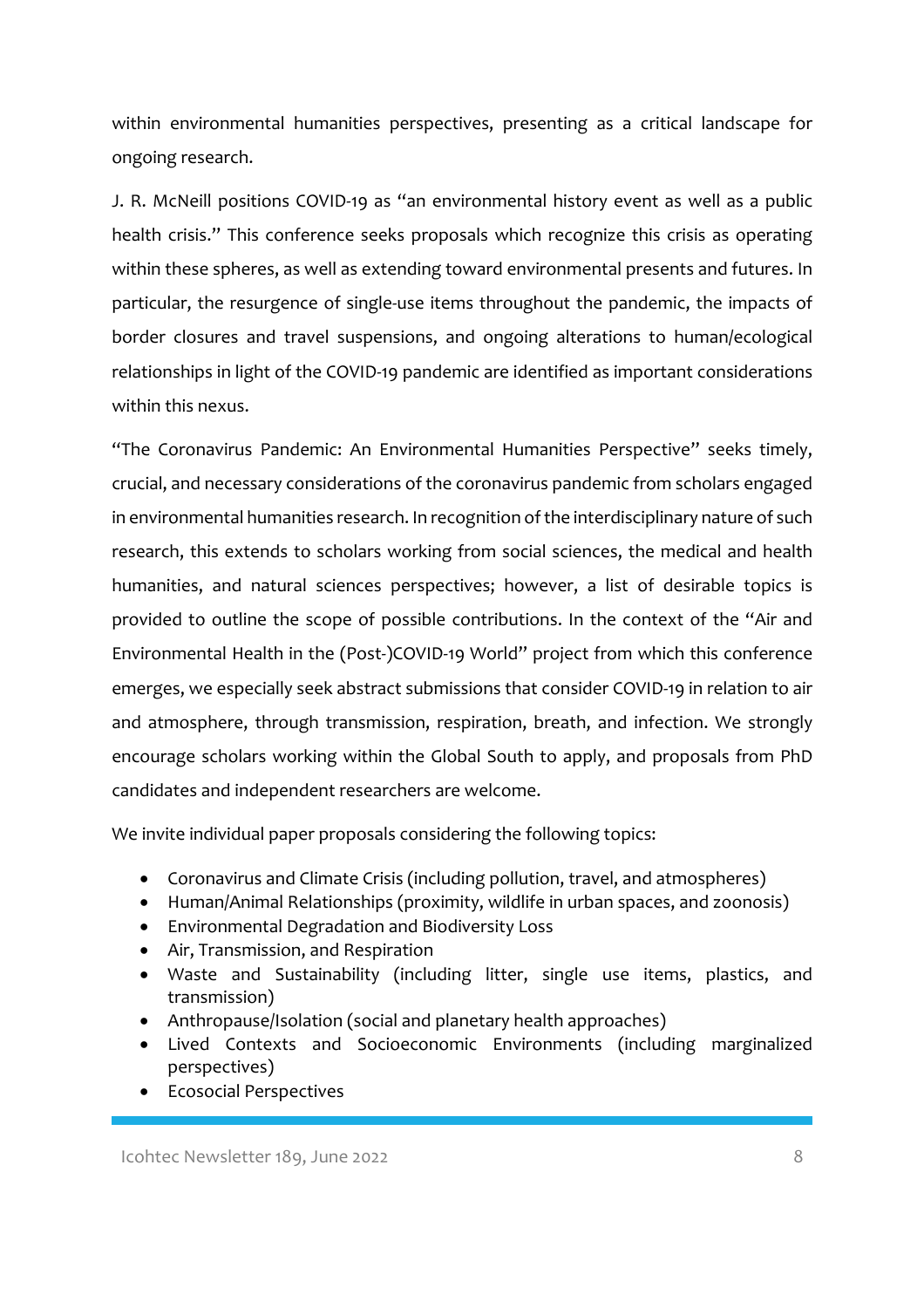- Death, Necropolitics, Grief, and Mourning
- Pandemic Turns (engagements with scholarly trends)
- Human-Ecological Temporalities (including environmental/pandemic futures)

Please email your abstract of 300 words and short biographical statement of no more than 150 words by **July 1, 2022** to air.anglistik@univie.ac.at

This conference is convened by Tatiana Konrad, Chantelle Mitchell, and Savannah Schaufler (Department of American and English Studies, University of Vienna). More information about the research project "Air and Environmental Health in the (Post-)COVID-19 World" can be found at: https://airproject.univie.ac.at/

# **2.2 Travel funds available for the Annual Meeting of the Society of the History of Technology**

Deadline for application: **15 August, 2022.**

Travel grant applications are now open for the Society for the History of Technology's annual meeting in New Orleans (10-13 November 2022). Below is information about travel grants from SHOT directly, the general travel grant page which reviews SHOT Travel Grants, SHOT-NSF Travel Grants, and additional options from Special Interest Groups Grants.

The Society for the History of Technology normally awards some grants to support travel to its annual meeting. The SHOT Travel Fund is focused on graduate students, independent scholars, young professionals just beginning their careers, and retired scholars, as well as SHOT International Scholars. Eligible members residing outside the US, Canada, and Western Europe are especially encouraged to apply. For US applicants NSF travel grants are available. If you are eligible for the NSF Grant, please use the NSF application form as soon as this becomes available!

If you are a graduate student, we will need you to provide an endorsement from your advisor, certifying that you are enrolled in a graduate program. Your Advisor can upload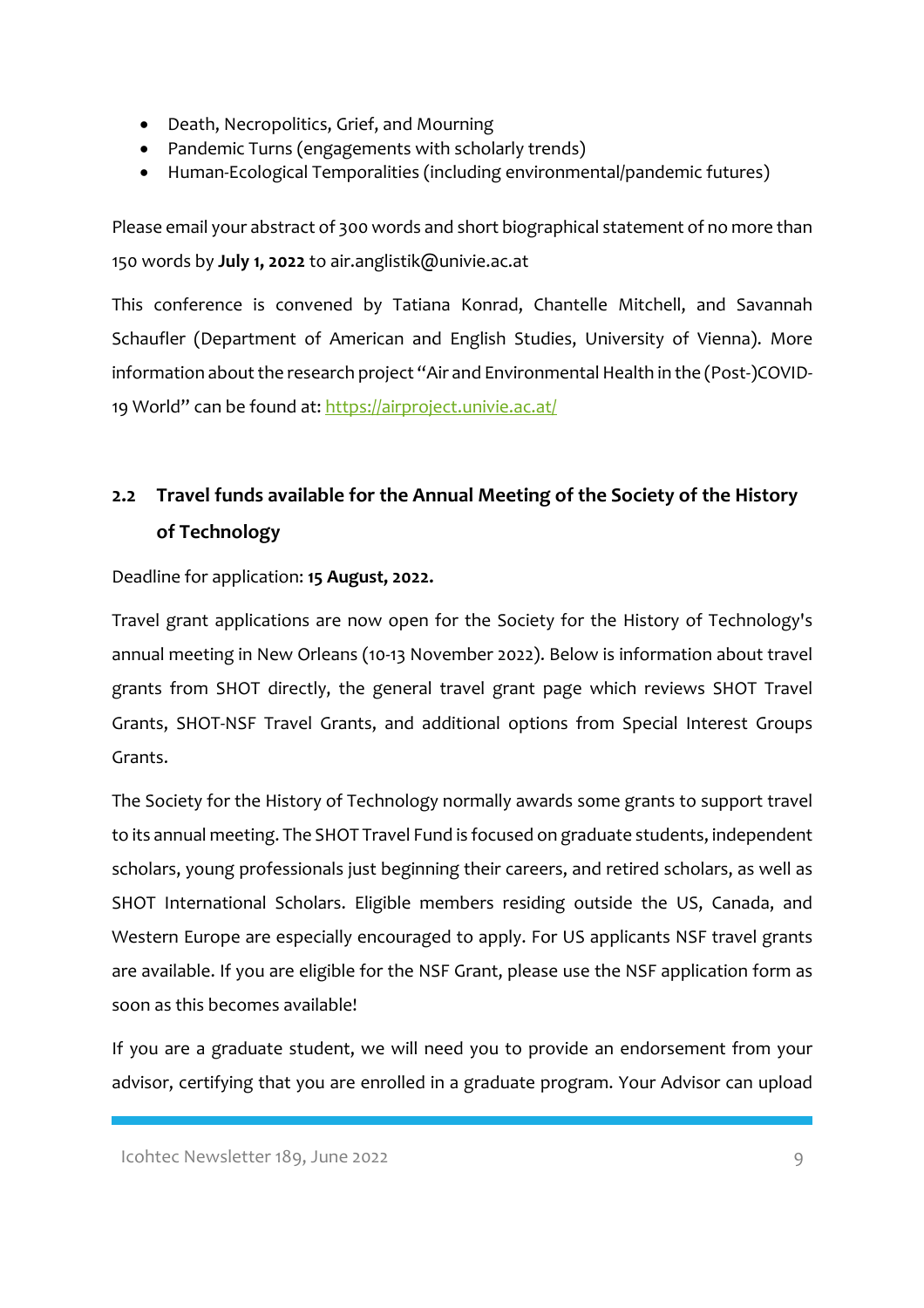the form through this link https://shotsecretariat.wufoo.com/forms/travel-grantendorsement/ Please request the file to be named "2022 [student name] Endorsement." **For more information** see: https://www.historyoftechnology.org/about-us/travel-grants/ **Deadline:** The completed application (and the endorsement) must be submitted no later than 15 August 2022.

### **3 Call for Contributions**

#### **3.1 CFP: Narrative Complexity in Recent Time-Travel Media**

Deadline for application: **October 31, 2022.**

We are seeking contributors for an edited collection of scholarly essays on these recent changes in the complexity of time-travel media (film, television, gaming, or literature). Submissions that are interdisciplinary in theory and method are welcome, especially those in popular culture, science fiction, fantasy, genre studies, critical media studies, narratology, etc. Abstracts and papers discussing recent time-travel media, approximately within the last decade, may include but are not limited to research concerning narrative structure, theme, genre, reception, comprehension, and other relevant topics.

Historically, time-travel films and television (TV) shows relied on science-fiction (sci-fi) tropes and storytelling devices to convey atemporal narratives. More recently, an increasing number of time-travel media have begun incorporating a variety of non-sci-fi elements to create new, increasingly complicated spins on well-worn tropes. The rapidly evolving landscape of technological advancements in our world today have made narratives dealing with the exclusive science/mechanics of time travel less of an imaginative possibility. Many viewers today seem receptive to the recycling of sciencefiction time-travel tropes in many of these more traditional sci-fi narratives. However, more authors have begun creating unique adaptations on tropes such as time travel to engage audiences' narrative understanding in new ways, and the audiences want to see and be entertained by them. Whether this is seen as a component of hybrid genre or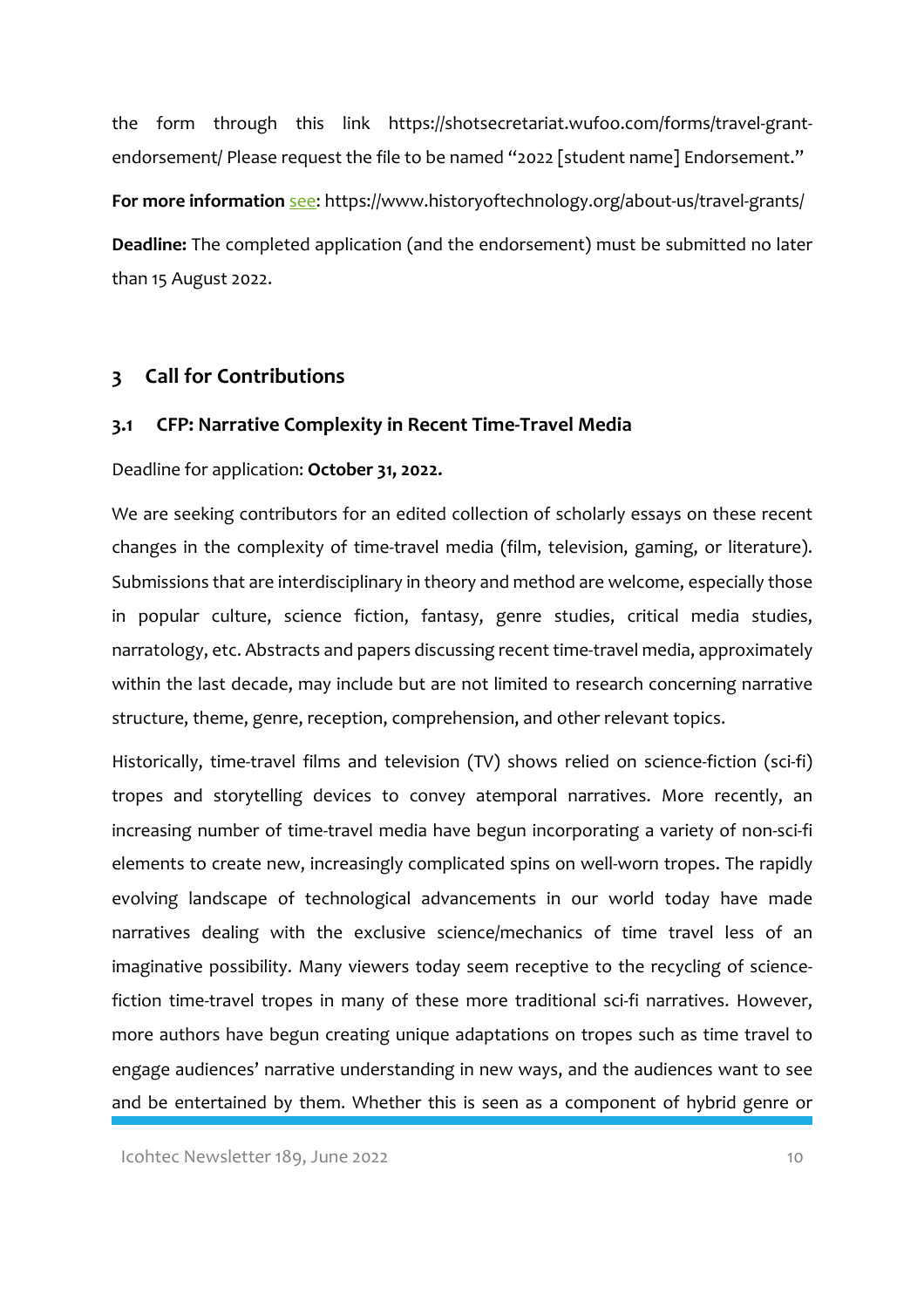structural complexity, more recent time-travel media have purposefully complicated their narratives by reconditioning audiences to expect the unexpected and require audiences to learn how to engage with the story to better understand the narrative on multiple levels.

This edited collection will demonstrate that time-travel media is more complicated now than ever before, but also that newer time-travel media has expanded into the "mainstream" of multiple narrative genres that, prior to, were predominantly superhero, fantasy, thriller, etc. Time travel now has grown into a tried and true crossover of these genres and many more, taking the necessity of "science" out of time travel, thus constructing a fresh cultural trope that can be used by any author writing in any genre. This exploration of how a staple trope strongly tied to a single genre, like time travel was to science-fiction media, can successfully become mainstream adds to the current conversation surrounding interdisciplinary studies in areas such as critical media, genre, narrativity, and more. This exploration also aims to reveal the interdependent relationship of the time-travel trope and its malleability, the authors and their ability to make said trope believable, and the audience and their ability to suspend their disbelief and accept the use of the trope in new media and genres.

Abstracts, up to 300 words, should present research intentions, the research's original contribution, and how the focus aligns with the main "theme" of narrative complexity in this collection. All papers should be approximately 10-25 double-spaced pages following the current 9th ed. MLA style with in-text citations and Works Cited page at the end. We are currently in conversations with leading publishers and will provide more concrete publication deadline information as those decisions are finalized.

Please submit abstracts and drafts by the new deadline, **October 31st, 2022**. Final paper drafts deadline is now tentatively set for **August 31st, 2023**.

Please direct all abstracts, papers, and inquiries to TimeTravelCFP@gmail.com. We look forward to hearing from you and learning more about your contributions.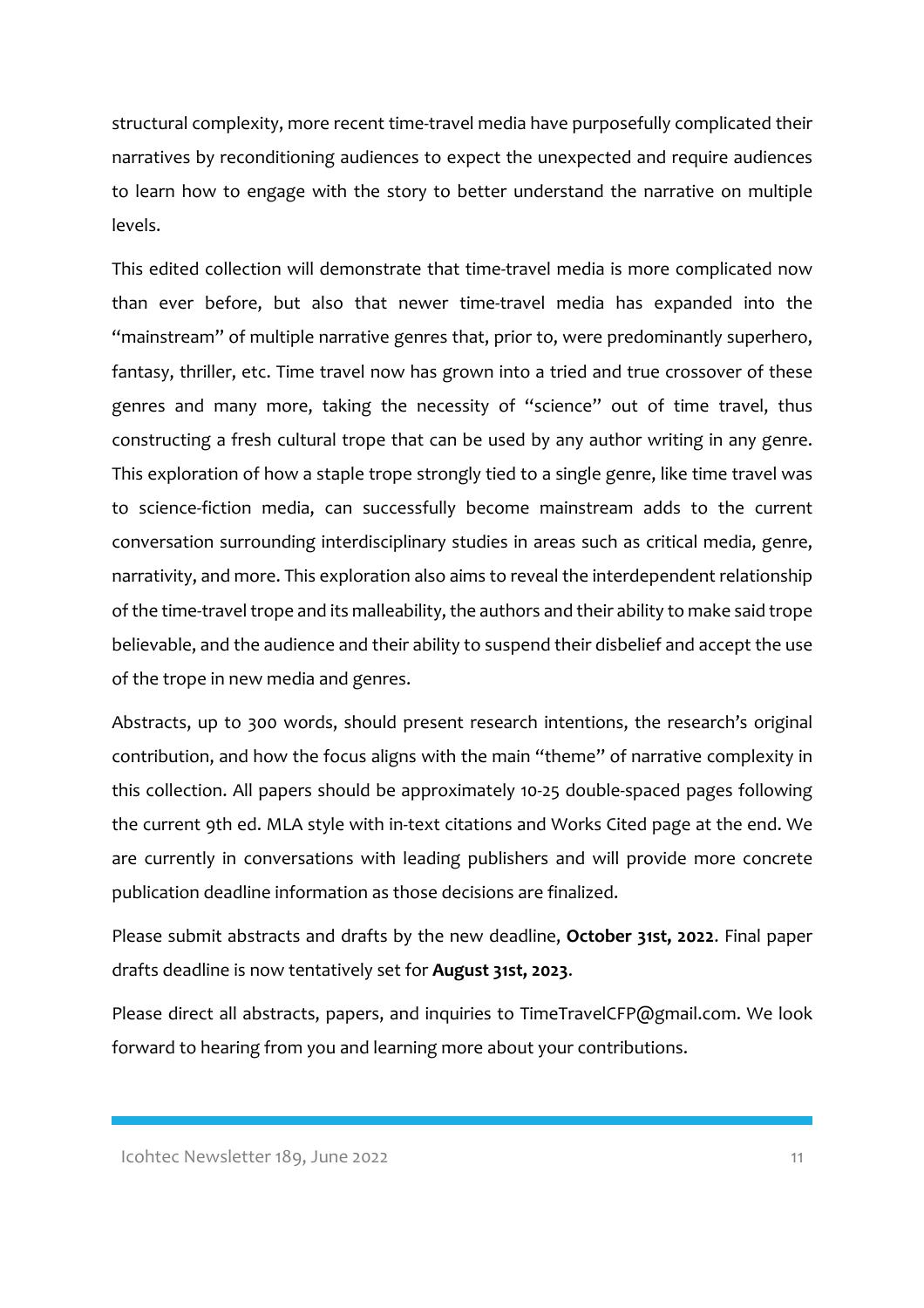**Contact Info:** Liz Trepanier (Eastern Florida State College), Luke Leonard (Eastern Florida State College), and Emory O'Malley (Independent), editors

**Contact Email:** TimeTravelCFP@gmail.com

### **4 Open positions and fellowships**

# **4.1 Postdoc, Chair of Science, Technology and Gender Studies at Friedrich-Alexander-Universität Erlangen-Nürnberg (FAU)**

### **Deadline for applications: June 30th, 2022.**

The Chair of Science, Technology and Gender Studies at Friedrich-Alexander-Universität Erlangen-Nürnberg, headed by Prof. Dr. Maria Rentetzi, is inviting applications for the position of a Postdoc (100 %, TV-L E13) for 3 years (with the possibility of renewal).

Tasks include: Cooperation in the organization, preparation, and implementation of teaching and research at the Chair; Teaching (5 hrs./week) in science and technology studies or related fields; Scientific qualification towards a "Habilitation" with a research project in the chair's key topics, including science diplomacy.

Starting date: August 1, 2022, or later.

For more information, visit: https://www.stgs.fau.de/job-offers/#u99170569

# **4.2 PhD / Research assistant, Chair of Science, Technology and Gender Studies at Friedrich-Alexander-Universität Erlangen-Nürnberg (FAU)**

### **Deadline for application: June 30th, 2022.**

The Chair of Science, Technology and Gender Studies at Friedrich-Alexander-Universität Erlangen-Nürnberg, headed by Prof. Dr. Maria Rentetzi, is inviting applications for the position of a PhD student/research assistant (65 %, TV-L E13) in the ERC-funded research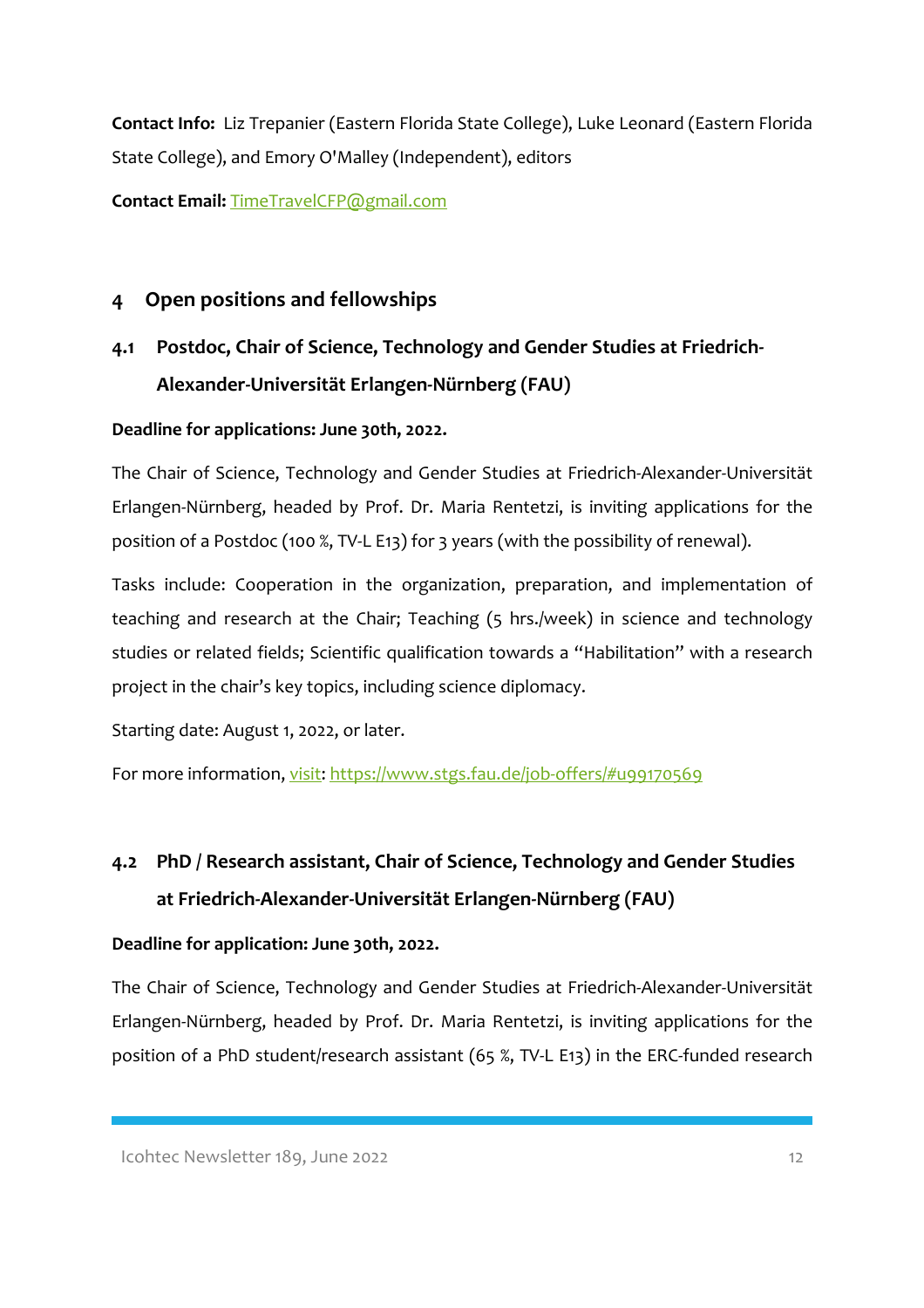project **"Living with Radiation – the Role of the International Atomic Agency in the History of Radiation Protection"** (HRP-IAEA).

The successful candidate will explore the historical role of the IAEA in standardizing and regulating the use of nuclear energy in the Global South.

Starting date: August 1, 2022, or later.

For more information, visit: https://www.stgs.fau.de/job-offers/#u97778719

### **4.3 PhD position in Gender, Technology and Medicine in Gothenburg, Sweden**

### **Reminder: Application deadline June 26th, 2022**

The Division of Science, Technology and Society, part of The Department of Technology Management and Economics at Chalmers University of Technology, will hire a PhD student in Social Studies of **Gender, Technology and Medicine**. The research may be oriented towards areas such as gender, biomedical technologies and the body; gendered dimensions of medical treatments and medical engineering; the consequences of introducing and/or using gender-specific medical technologies in healthcare.

**Full-time temporary employment**. The position is limited to a maximum of 5 years.

The STS division's research and education covers a wide area including Science and Technology Studies (STS), Gender and Technology, Sociology, and History of Science and Technology.

**For more information,** visit: https://www.chalmers.se/en/about-chalmers/Working-at-Chalmers/Vacancies/Pages/default.aspx?rmpage=job&rmjob=p10560

**For questions, please contact:** Lisa Lindén, incoming Associate Professor in Gender and Technology, Division of Science, Technology and Society, Technology Management and Economics, lindenli@chalmers.se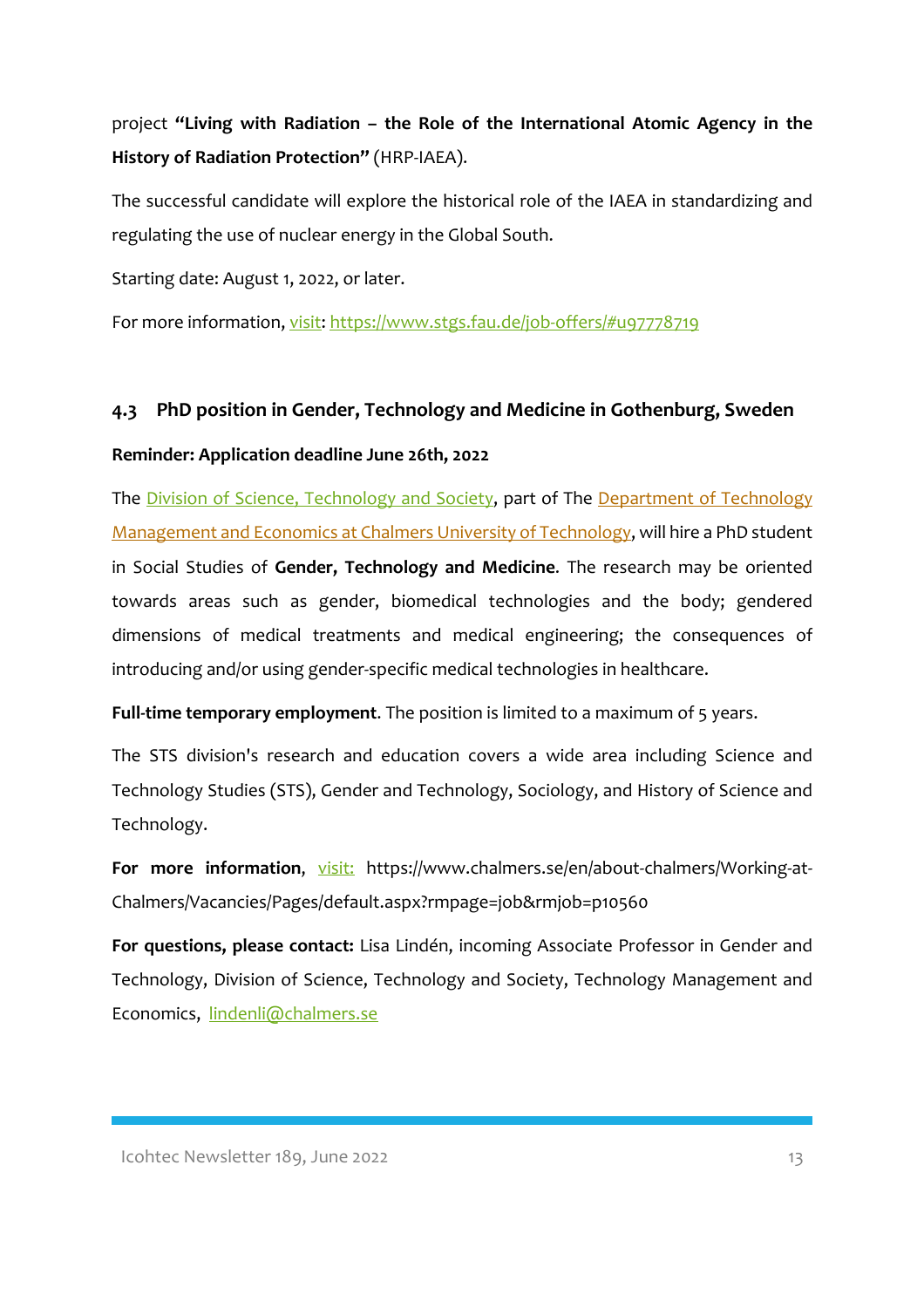### **5 Recent publications**

*In this section of the Newsletter, we collect information about recently published articles, books, and lectures relevant to the field of the history of technology. In particular, we would like to spread the news of open access publications. If you want to share your work, please send the news to: newsletter@icohtec.org*

### **5.1 Open access book on Cold War Civil defense**

Marie Cronqvist, Rosanna Farbol, Casper Sylvest (eds), *Cold War Civil Defence. Sociotechnical Imaginaries of Survival and Preparedness* (New York: Palgrave Macmillan 2022). Open access at Springer Link.

This open access edited collection brings together established and new perspectives on Cold War civil defence in Western Europe within a common analytical framework that also facilitates comparative and transnational dimensions. The current interest in creating disaster-resilient societies demands new histories of civil defence. Historical contextualization is essential in order to understand what is at stake in preparing, devising, and implementing forms of preparedness, protection, and security that are specifically targeted at societies and citizens. Applying the concept of sociotechnical imaginaries to civil defence history, the chapters of this volume cover a range of new themes, from technology and materiality to media, memory, and everyday experience. The book underlines the social embeddedness of civil defence by detailing how it both prompted new forms of social interaction and reflected norms and visions of the 'good society' in an age where nuclear technology seemed to hold the key to both doom and salvation.

### **Table of contents**

Marie Cronqvist, Rosanna Farbøl, Casper Sylvest: Introduction: New Paths in Civil Defence History

Iben Bjørnsson: Order on Their Home Fronts: Imagining War and Social Control in 1950s NATO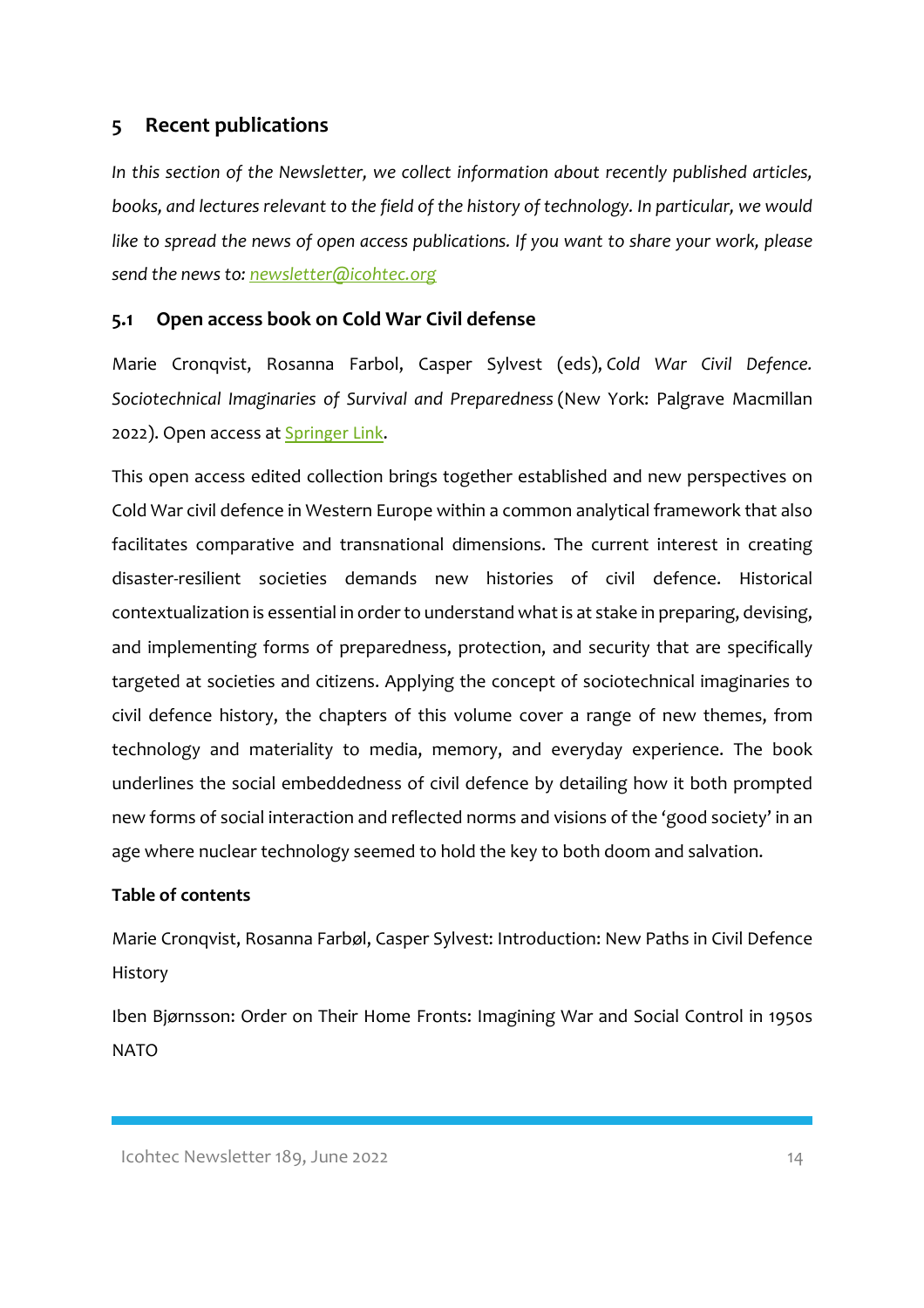Jochen Molitor: The Imagined Disastrous: West German Civil Defence Between War Preparation and Emergency Management 1950–1990

Jonathan Hogg: Normalising Nuclear War: Narrative Scenarios, Imaginative Geographies and Sites of Leisure in 1950s Britain

Peter Bennesved, Casper Sylvest: Embedding Preparedness, Assigning Responsibility: The Role of Film in Sociotechnical Imaginaries of Civil Defence

Dick van Lente: 'The World is Her Home': The Role of Women Volunteers in Dutch Civil Defence in the 1950s and 1960s

Rosanna Farbøl: Ruins of Resilience: Imaginaries and Materiality Imagineered and Embedded in Civil Defence Architecture

Sibylle Marti: Framing Civil Defence Critique: Swiss Physicians' Resistance to the Coordinated Medical Services in the 1980s

Marie Cronqvist, Matthew Grant: Remembering Desirable Futures? Civil Defence Memories and Everyday Life in Sweden and the UK

Marie Cronqvist, Rosanna Farbøl, Casper Sylvest: Conclusion: Civil Defence Futures (Re)imagined

#### **5.2 Edited volumes on technical education in Japan**

Erich Pauer & Ruselle Meade (eds): Technical Knowledge in Early Modern Japan (1 vols.), Folkestone: Renaissance Books, 2020, ISBN 978-1-912961-00-9

Erich Pauer & Regine Mathias (eds), Accessing Technical Education in Modern Japan (2 vols.), Folkestone: Renaissance Books, 2022, ISBN 978-1-912961-25-2

This collection of fourteen key papers deriving from CEEJA's second international conference exploring the Japanese history of technology, concentrates on the ways to acquiring and transmitting technical knowledge in Japan's modern era –This ranges from the first attempts to acquire technical education through the translation of foreign textbooks and manuals to the institutionalization of a technical education at various levels,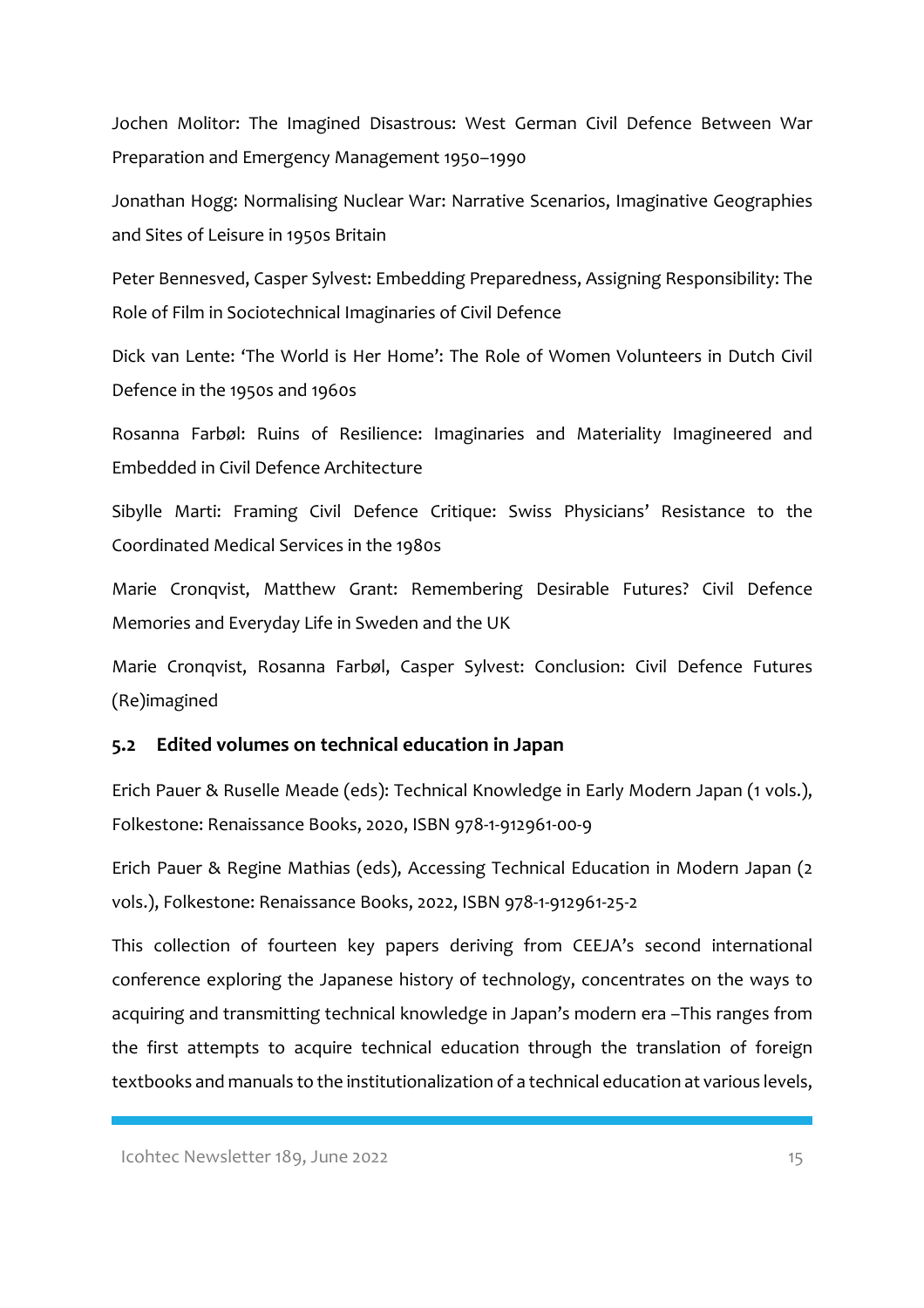from technical colleges to technical or vocational schools with modern technologyoriented curricula.

### **Content:**

### **Vol. I:**

Erich PAUER (CEEJA): Introduction: Books, Craftsmen, and Engineers: The Emergence of a Formalized Technical Education in a Modern Science-Based Education

1 Ruselle Meade (Cardiff University): The Translation of Technical Manuals from Western Languages in Nineteenth-century Japan: A Visual Tour

2 Christine MOLL-MURATA (Ruhr Universität Bochum): The Translation of Western Books on Natural Science and Technology in China and Japan: Early Conceptions of Electricity

3 CHEN Hailian (Universität Leipzig): Creating Intellectual Space for West-East and

East-East Knowledge Transfer: Global Mining Literacy and the Evolution of Textbooks on Mining in Late Qing China, 1860–1911

4 NISHIYAMA Takahiro (Universität Bonn): François Léonce Verny and the Beginning of the 'Modern' Technical Education in Japan

5 WADA Masanori (Mie Universität): The Role of the Ministry of Public Works in Designing Engineering Education in Meiji Japan: Reconsidering the Foundation of the Imperial College of Engineering (Kōbu-dai-gakkō)

6 Erich PAUER (CEEJA): From Student of Confucianism to Hands-on Engineer: The Case of Ōhara Junnosuke, Mining Engineer

7 WADA Masanori (Mie Universität): The Fall of the Imperial College of Engineering: From the Imperial College of Engineering (Kōbu-dai-gakkō) to the Faculty of Engineering at Imperial University, 1886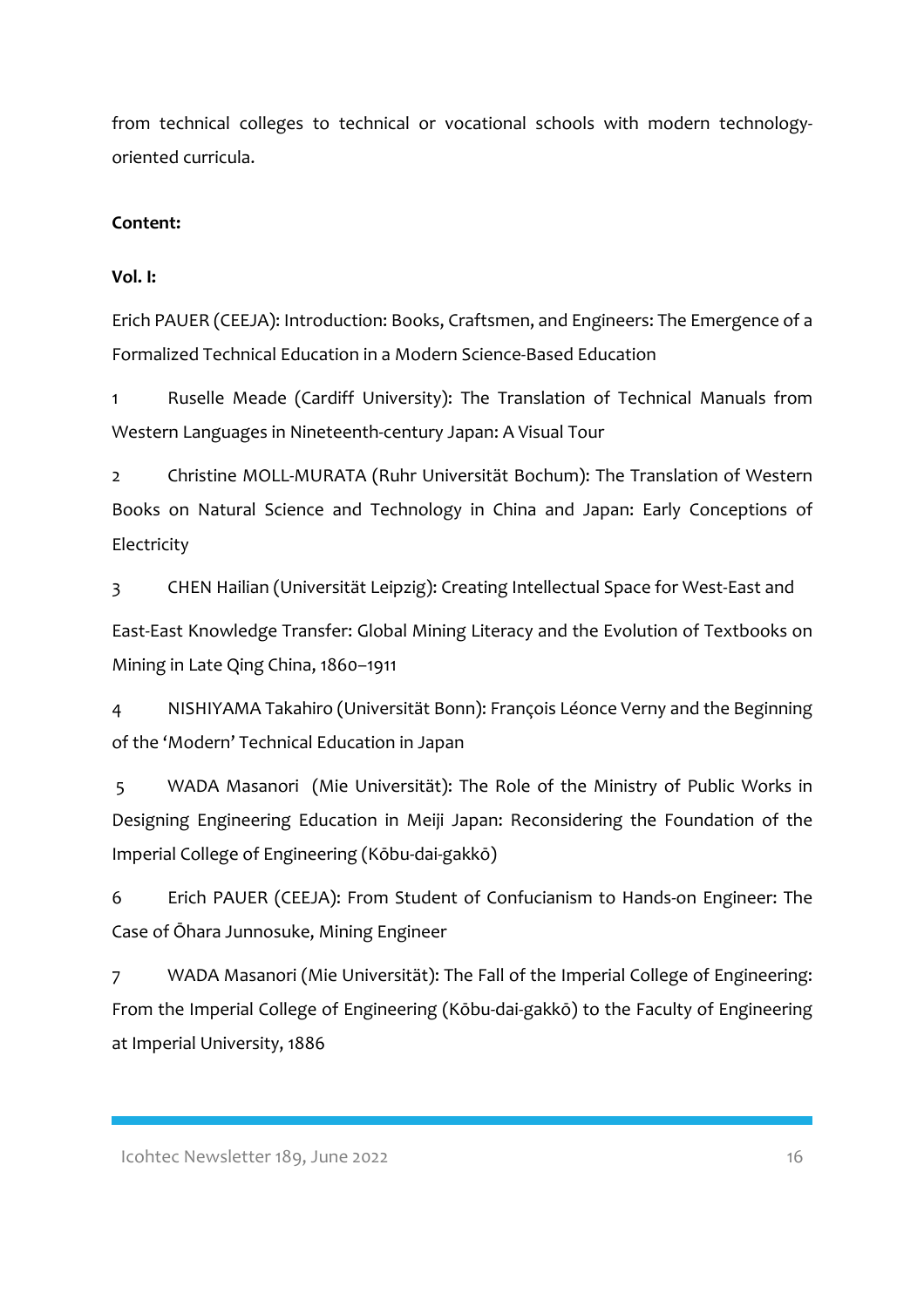### **Vol. II:**

8 Janet HUNTER (LSE): Kikuchi Kyōzō and the Implementation of Cotton-spinning Technology: The Career of a Graduate of the Imperial College of Engineering

9 NAKAMURA Naofumi (Tōkyō University): The Training School for Railway Engineers: An Early Example of an Intra-firm Vocational School in Japan

10 SASHINAMI Akiko (Hōsei University/Japan Women's University): The Training and Education of Female Silk-reeling Instructors in Meiji Japan

11 TODA Kiyoko (Nara Prefectural University): The Establishment and Curriculum of the Tōkyō-Shokkō-gakkō (Tōkyō-Vocational School) in Meiji Japan

12 Regine MATHIAS (CEEJA): The Development of Mining Schools in Japan

13 OKIHARU Fumiko (Tōkyō University of Science): Science Education in Japanese Schools in the Late 1880s as Reflected in Students' Notes

14 SUZUKI Jun (Tōkyō University): Education in Mechanical Engineering in Early Universities and the Role of Their Graduates in Japan's Industrial Revolution: The University of Tōkyō, the Imperial College of Engineering and the Imperial University